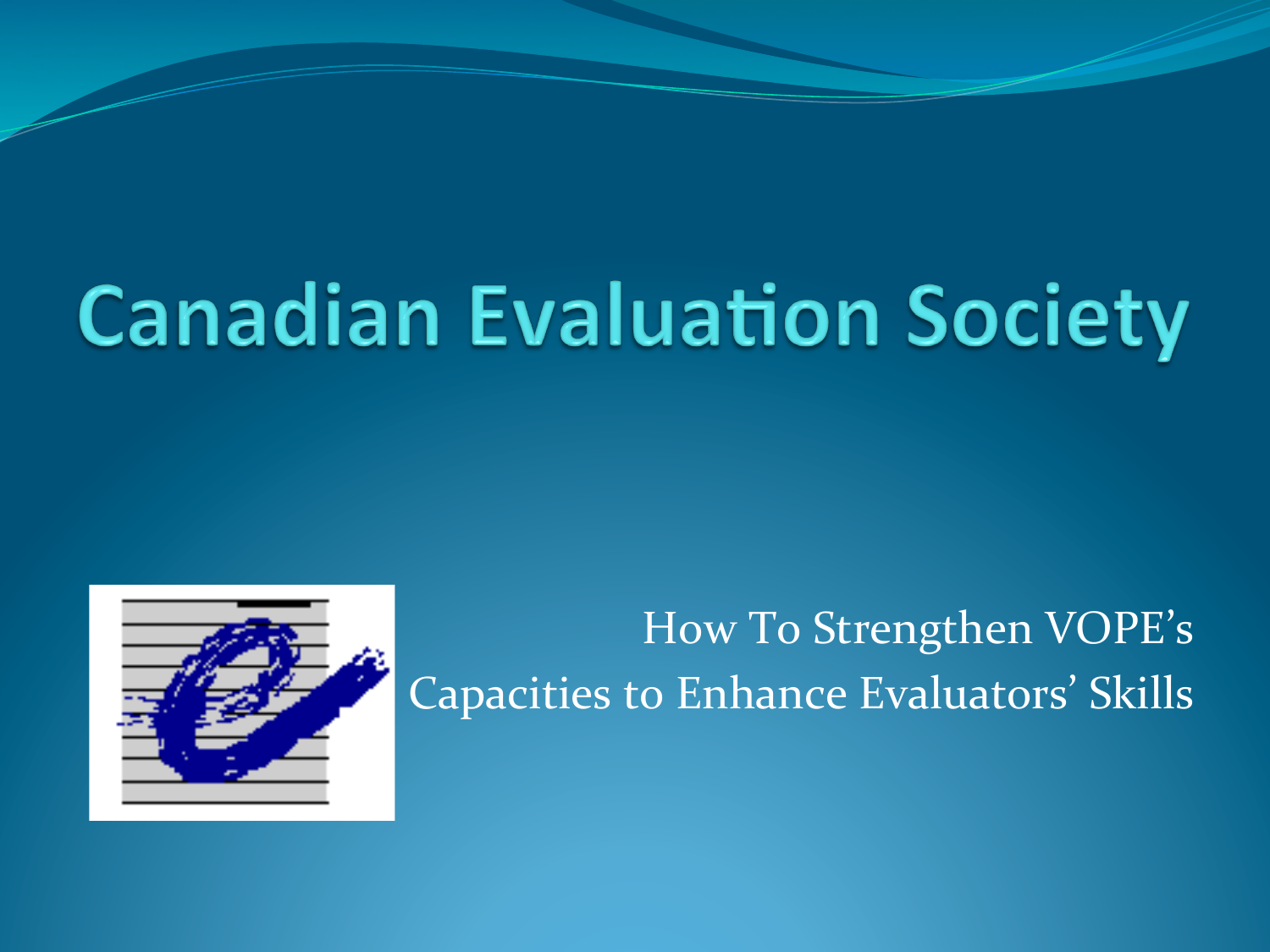

- Long-standing involvement with professional development
- Member of the Consortium of Universities for Evaluation Education
- Developed the first Professional Designation Program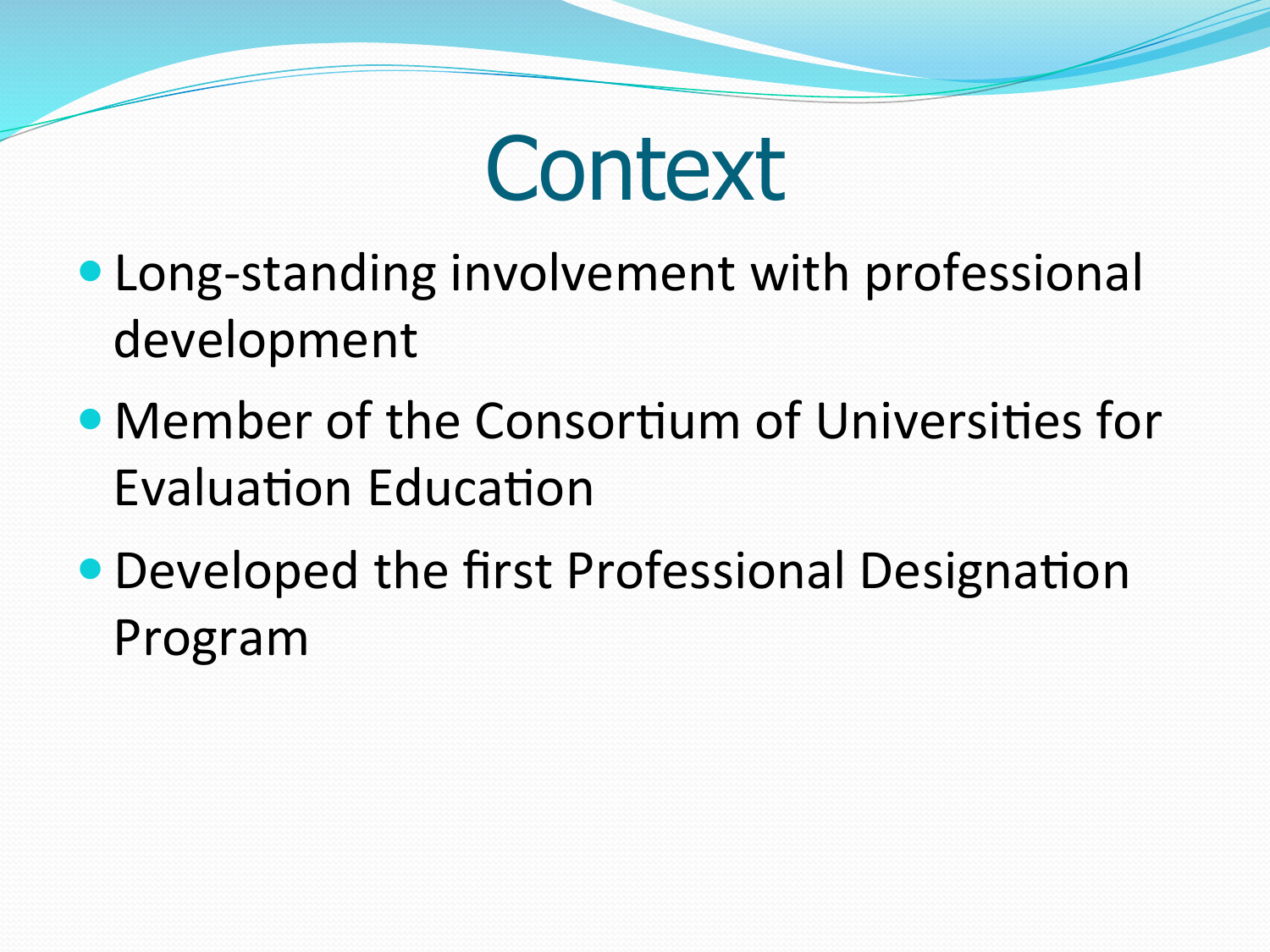## The CUEE

- Collaborative partnership among universities, government and the Canadian Evaluation Society
	- Carleton University
	- $\bullet$  Ecole nationale d'administration publique (ENAP)
	- $\bullet$  Université Laval
	- University of Alberta
	- University of Ottawa
	- University of Saskatchewan
	- University of the Fraser Valley
	- University of Victoria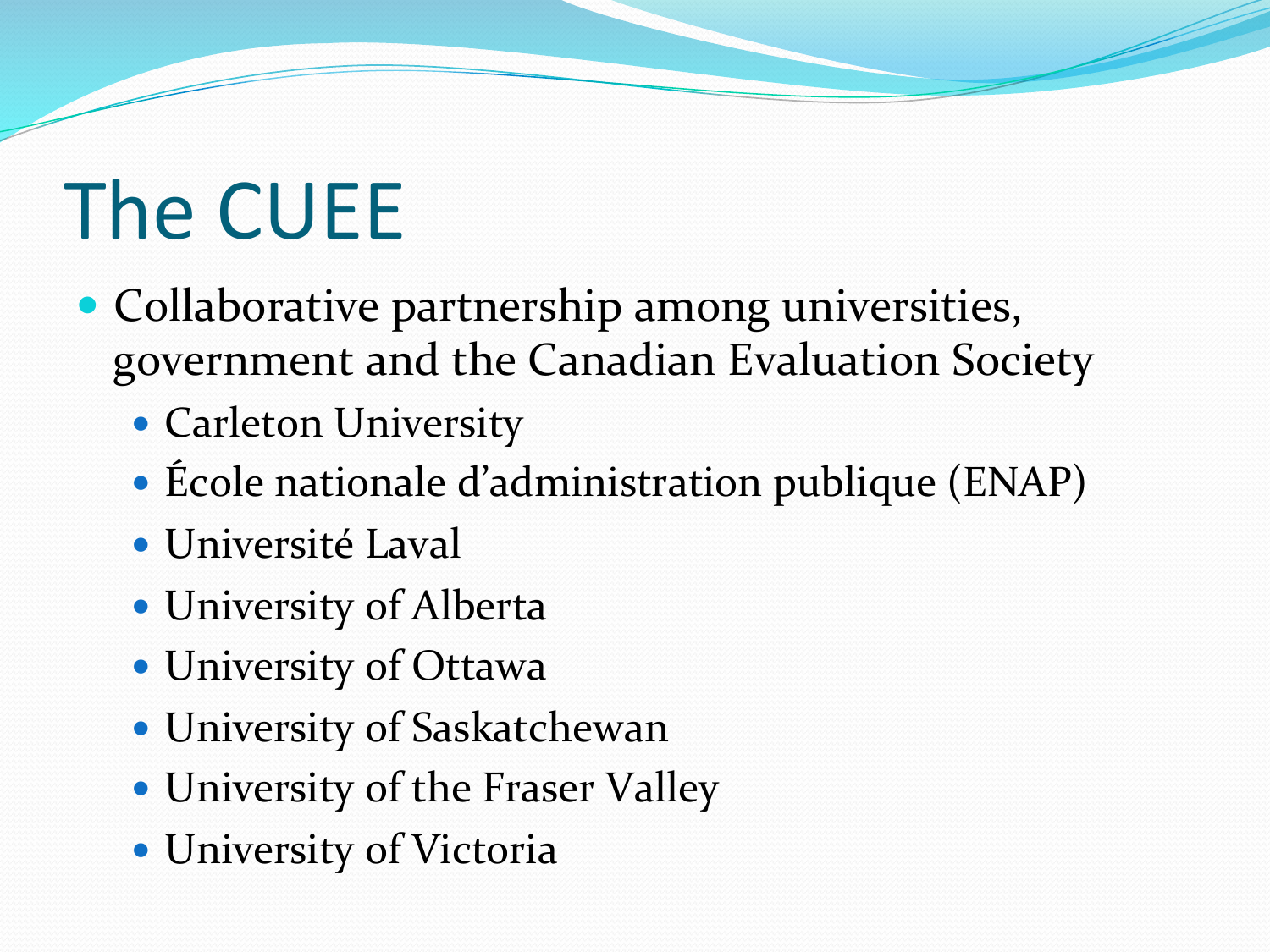## **CUEE**

- Purpose is to build capacity in graduate-level education in Canada in order to
	- $\bullet$  increase the number of qualified evaluators in Canada build capacity among Canadian academic institutions to develop and offer advanced education/training for professional evaluators
	- enhance students' access to high quality graduate level instruction in evaluation
	- support the development of graduate certificate and degree programs in evaluation by sharing course syllabi, proposals for credentials and other materials
	- operate nationally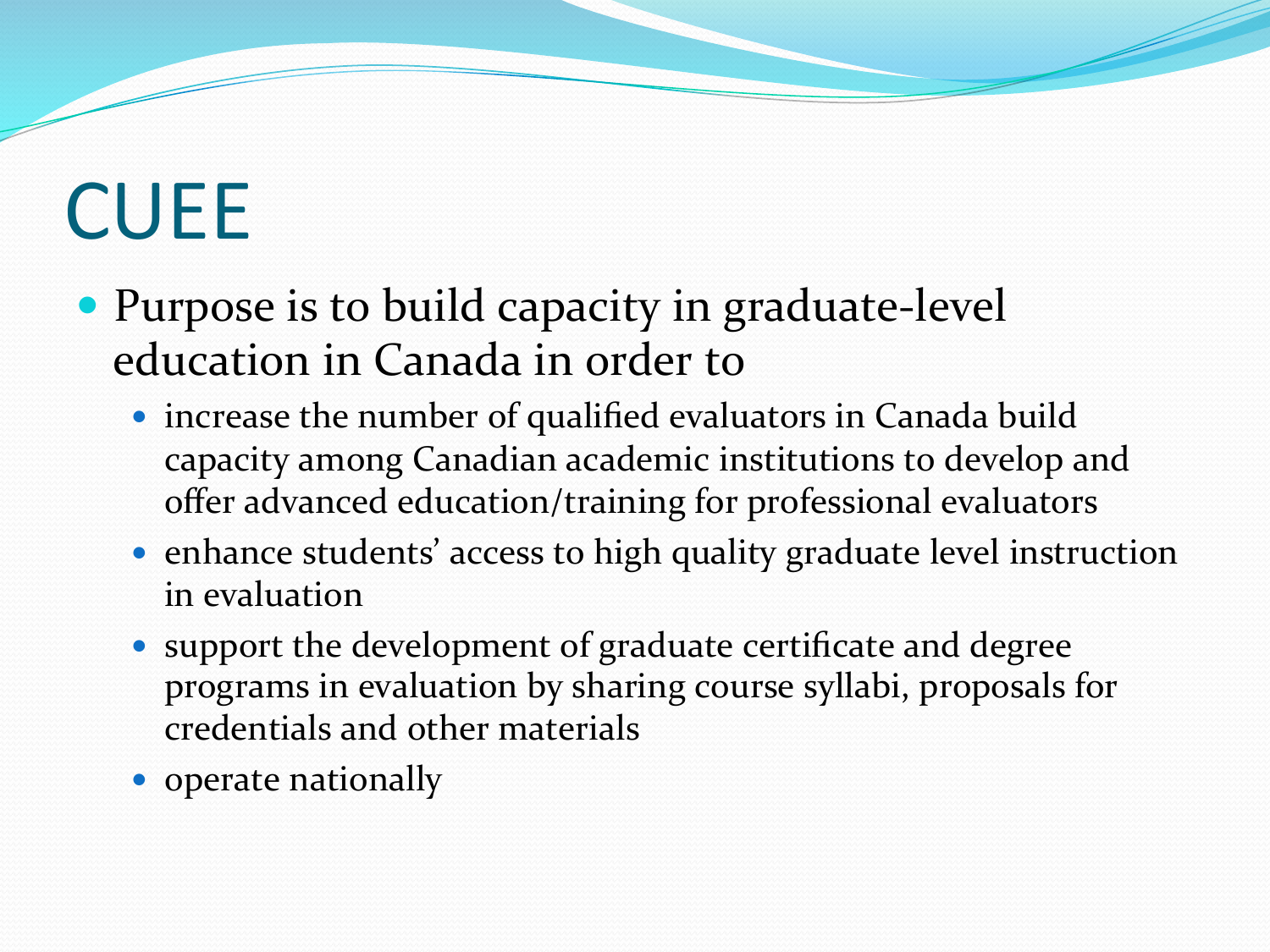#### **CUEE**

- Students of Consortium participants will be able to take courses from one member and have it apply to another member's degree
- Currently criteria for course review process is being developed
- The course review process will incorporate the evaluator competencies that serve as the foundation for CES' Professional Designation Program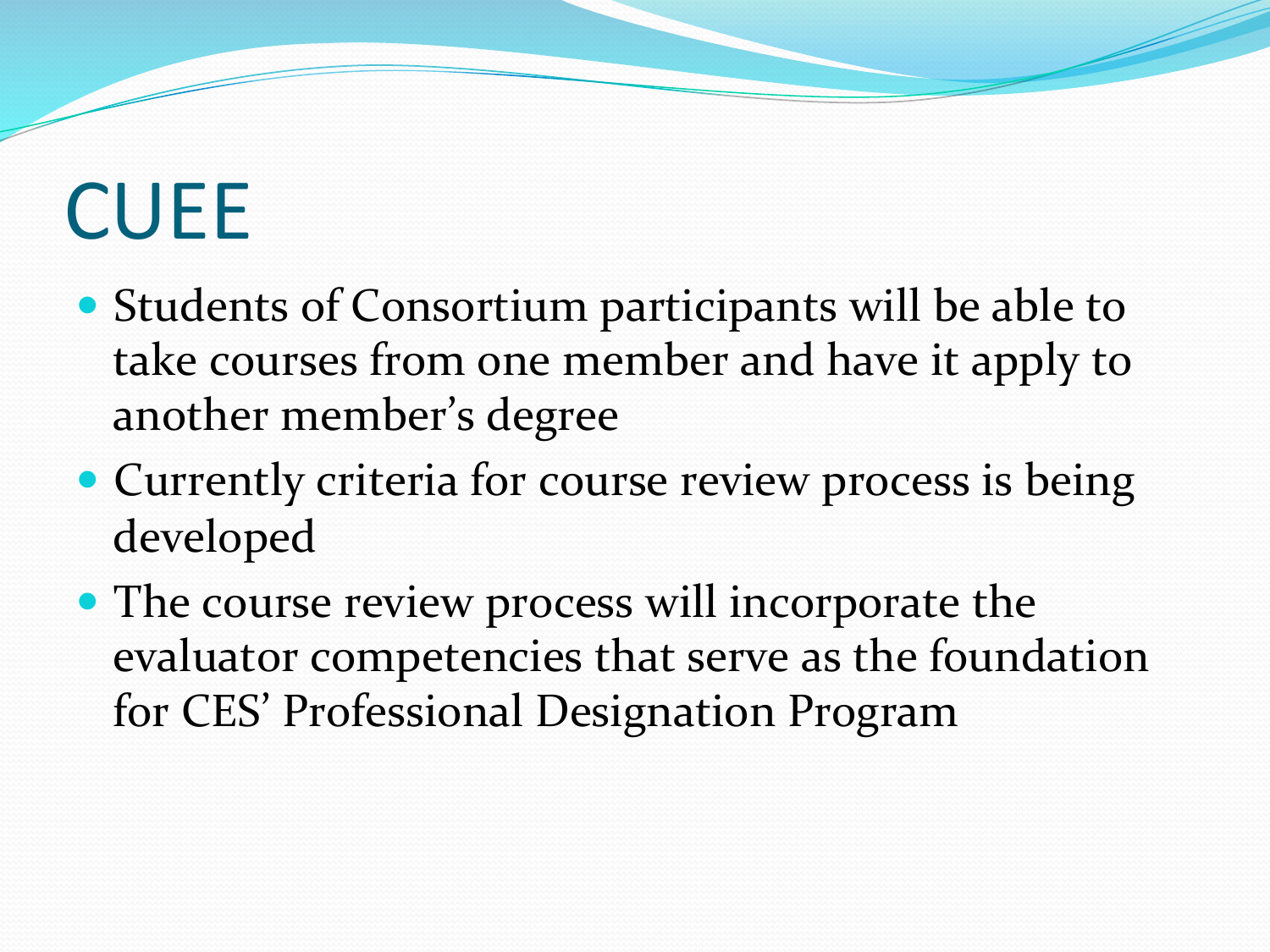## What is the Professional

## **Designation Program**

- The CES Credentialed Evaluator (CE) designation is designed to:
	- · define
	- · recognize
	- promote the practice of ethical, high quality and competent evaluation in Canada through a program for professional designations.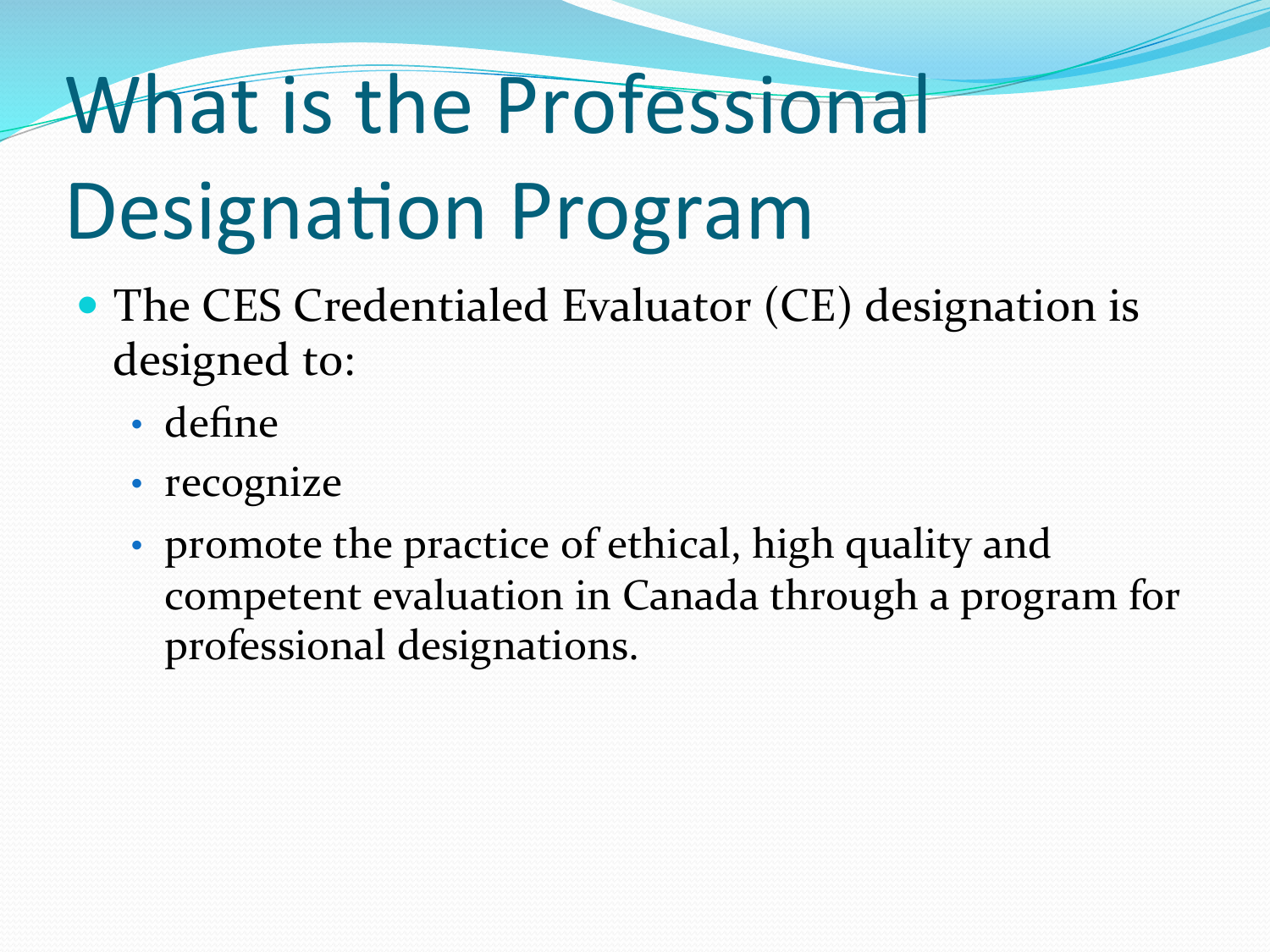## The Qualifications

- Evidence of graduate level degree or certificate (prior learning assessment is also available)
- $\bullet$  Two (2) years (full-time equivalent) evaluation related work experience within the last ten  $(10)$  years.
- Education and/or experience related to  $70\%$  of the competencies in EACH of the five domains of Competencies for Canadian Evaluation Practice.
	- $\bullet$  Reflective
	- $\bullet$  Technical
	- Situational
	- Management
	- $\bullet$  Interpersonal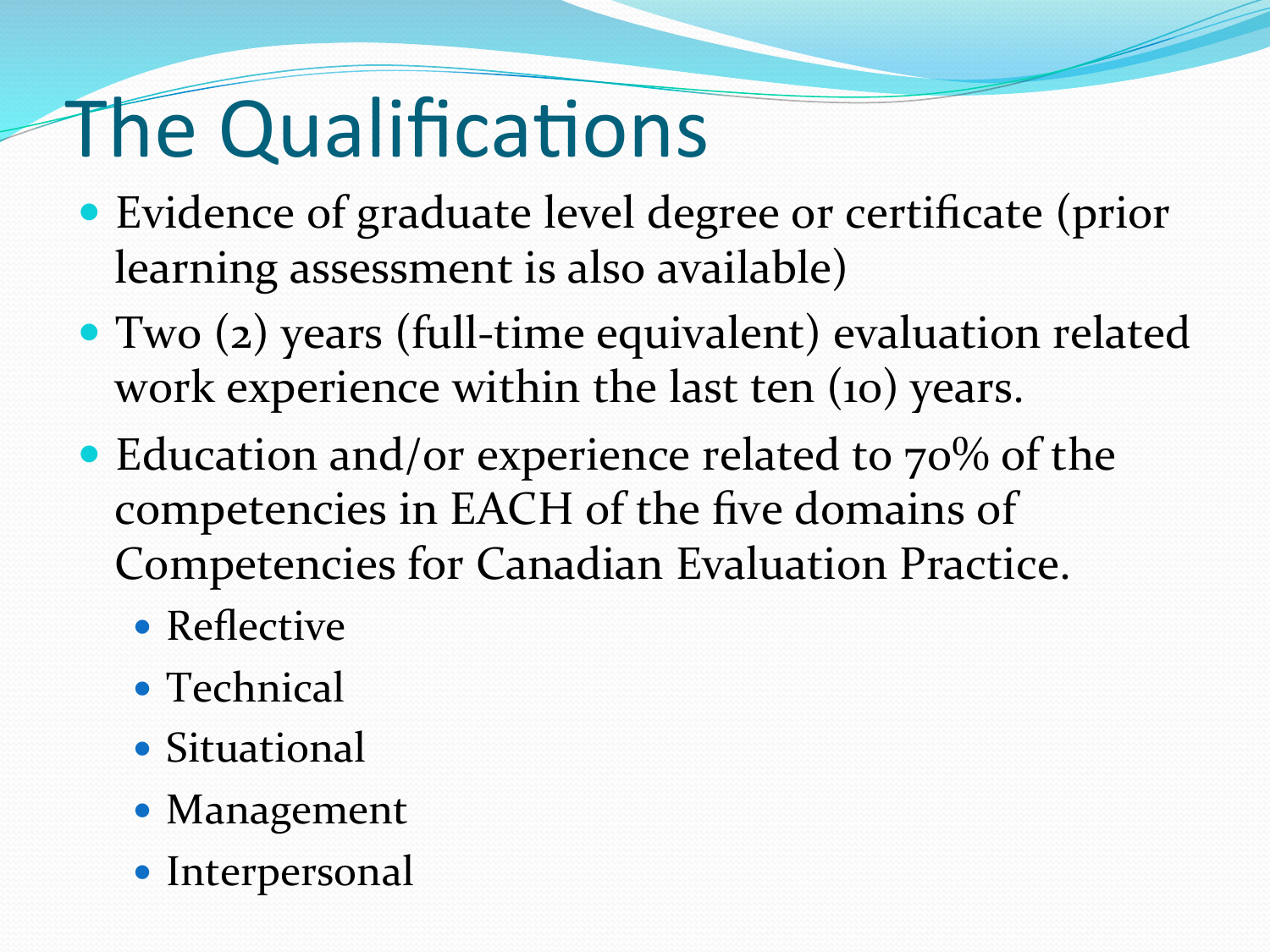## **Maintaining the CE Designation**

- 40 hours of professional development over a threeyear period
	- Posted through an online process
- \$50./year annual fee in addition to the CES membership fee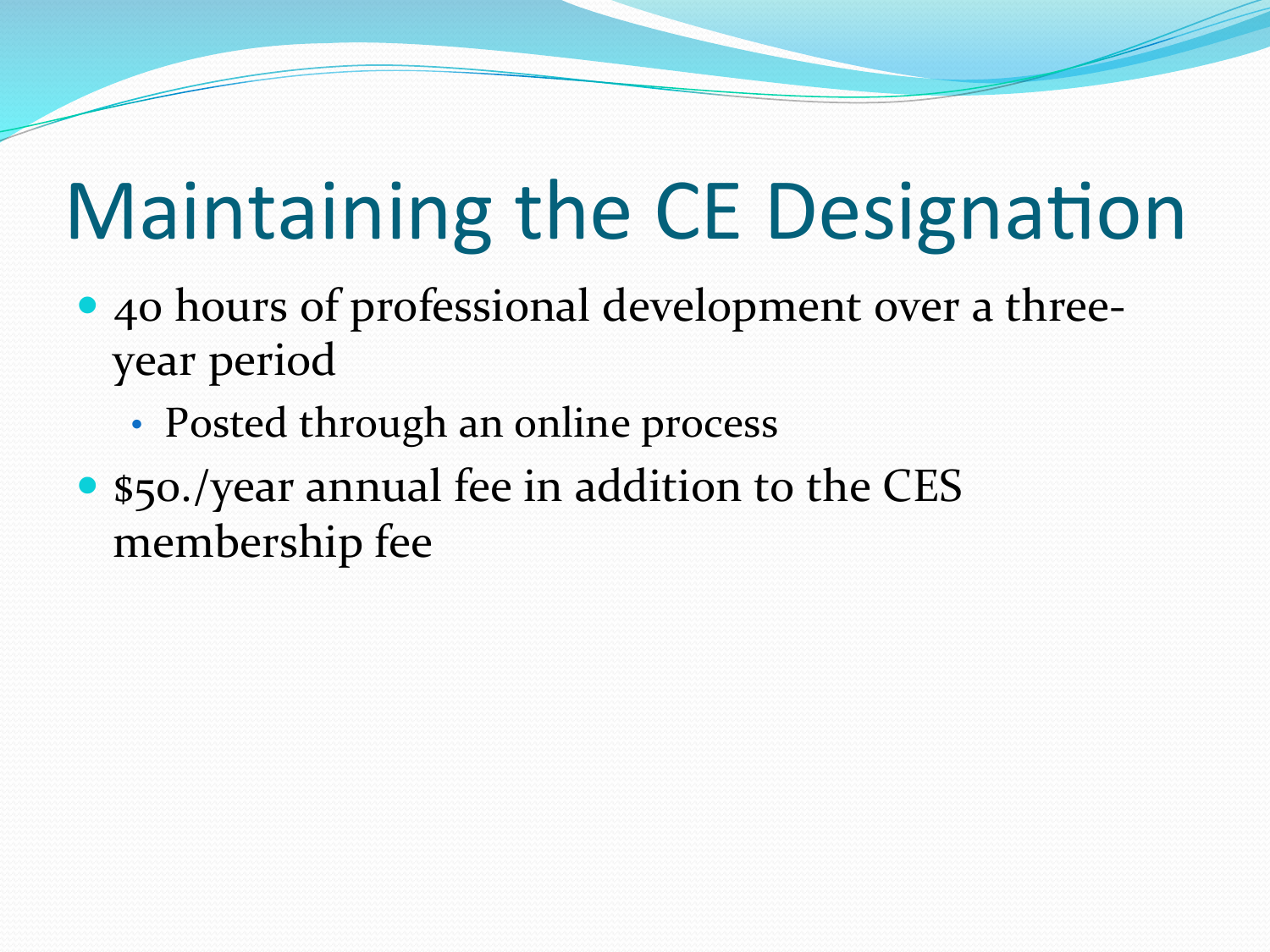Accomplishments Related to Strengthening VOPE Capacity to Enhance Evaluator Skills

- $\bullet$  A consortium that is moving towards being a selfsustaining entity
- $\bullet$  A professional designation program with close to 200 Credentialed Evaluators
- Moving towards integrating the CUEE courses and CES professional development offerings with PDP competencies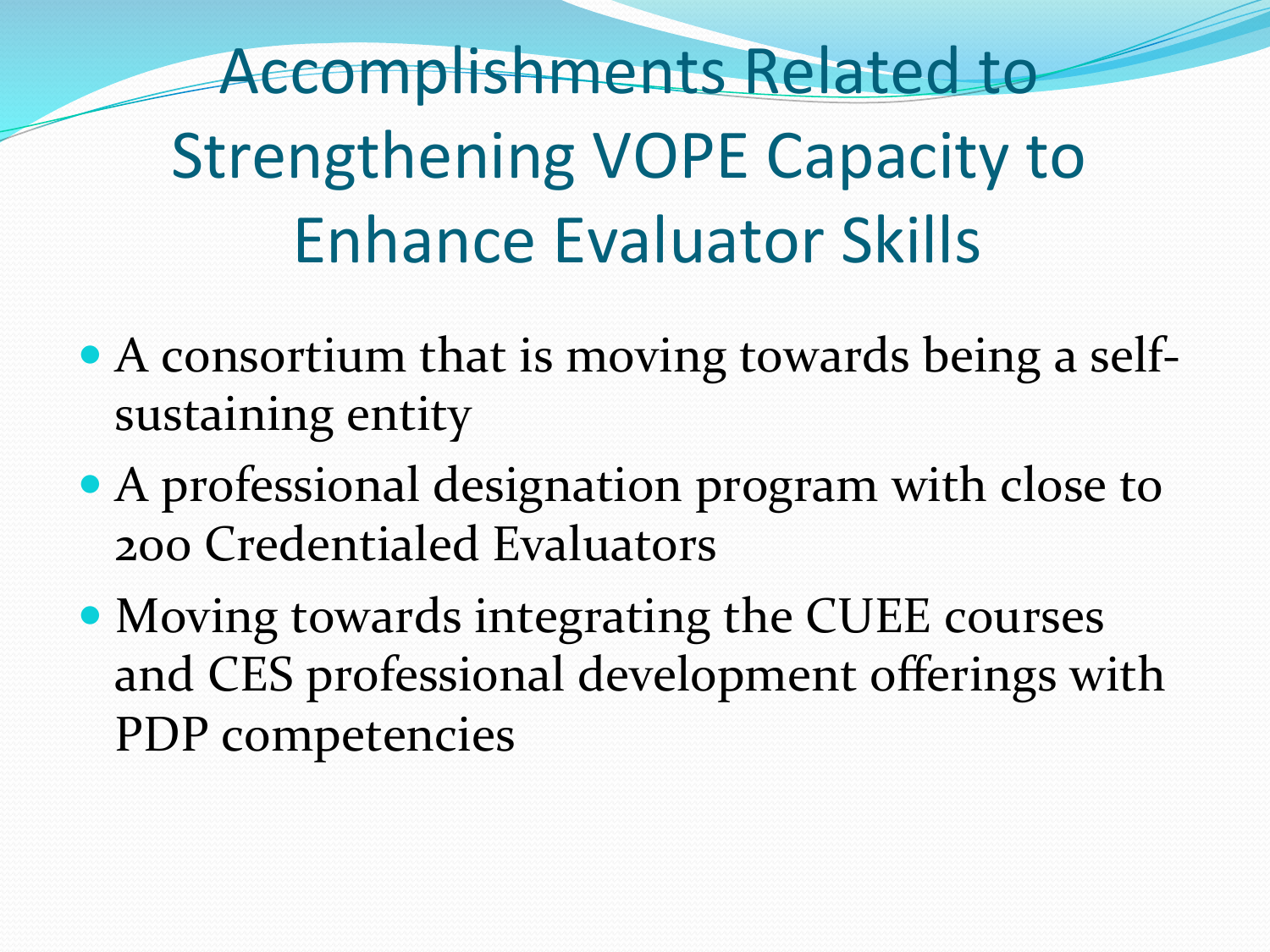#### **Challenges**

- Reaching consensus
	- Getting agreement for a professional designation
	- Getting agreement on the competencies
	- Having eight different universities agree on criteria for course review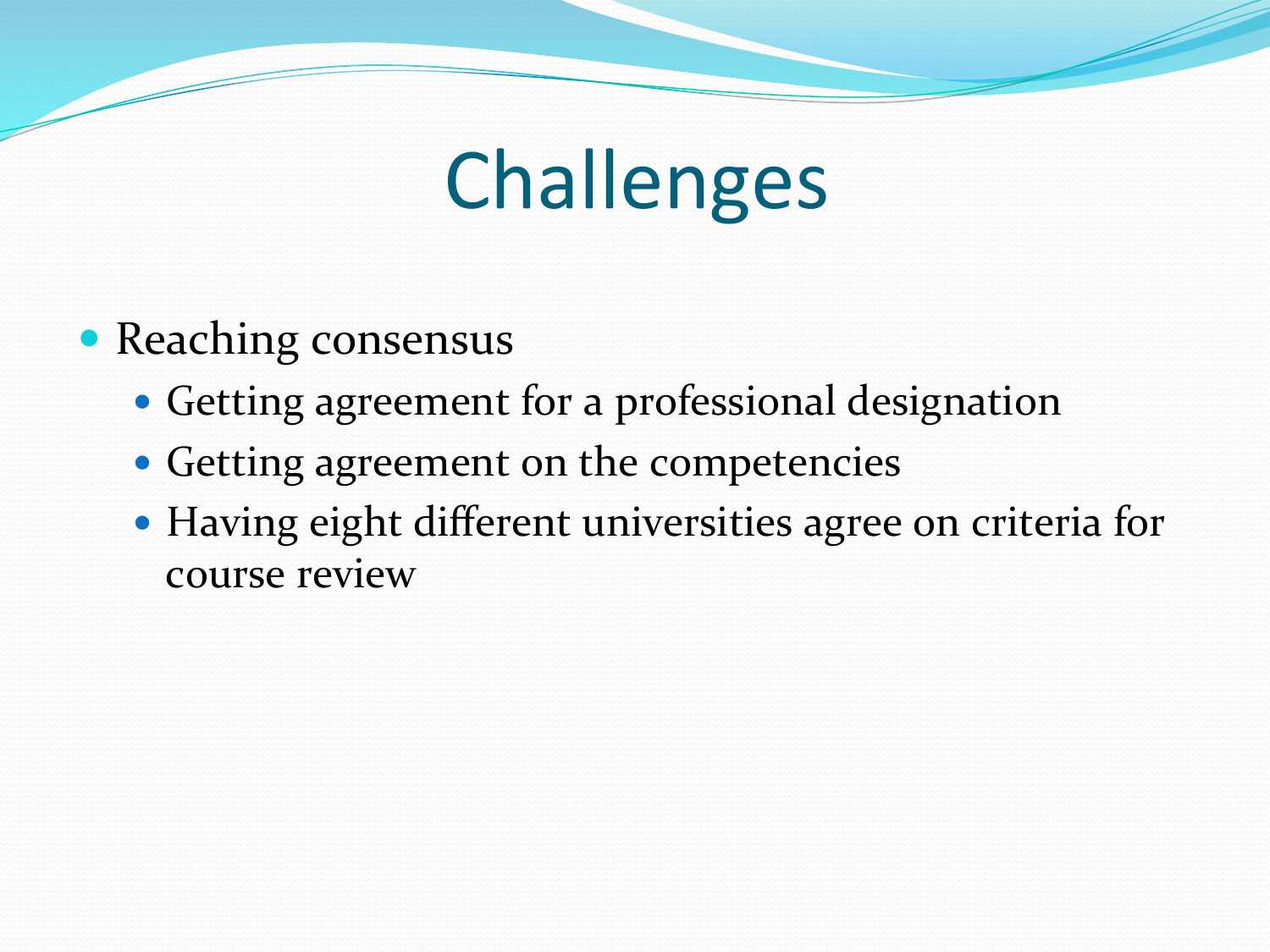#### Reaching Consensus

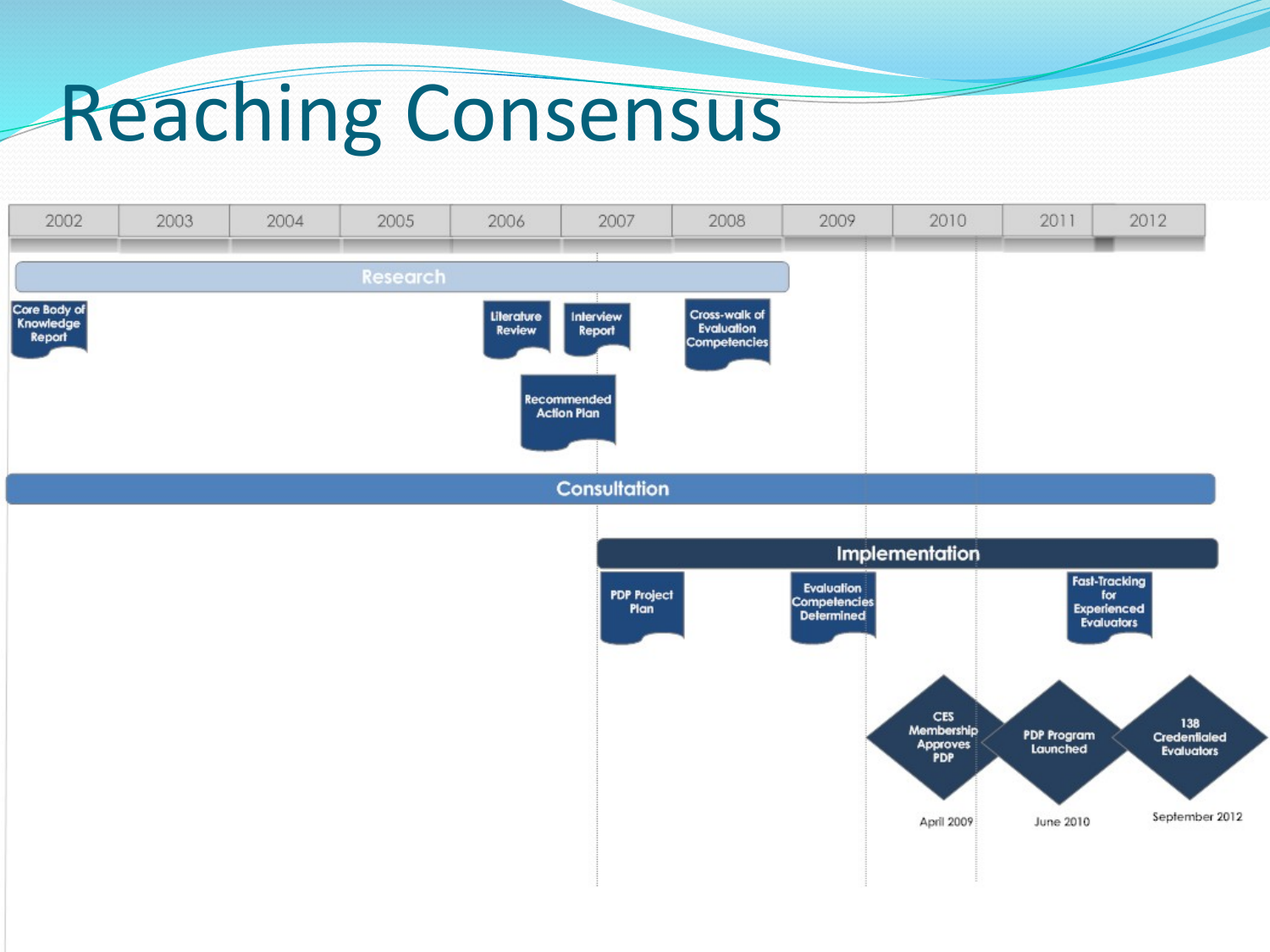#### **Factors Contributing to Success**

- Willingness to consult
- Patience not expecting it to be easy
- Able to see the potential and at the same time take on the challenges
- The willingness of volunteers